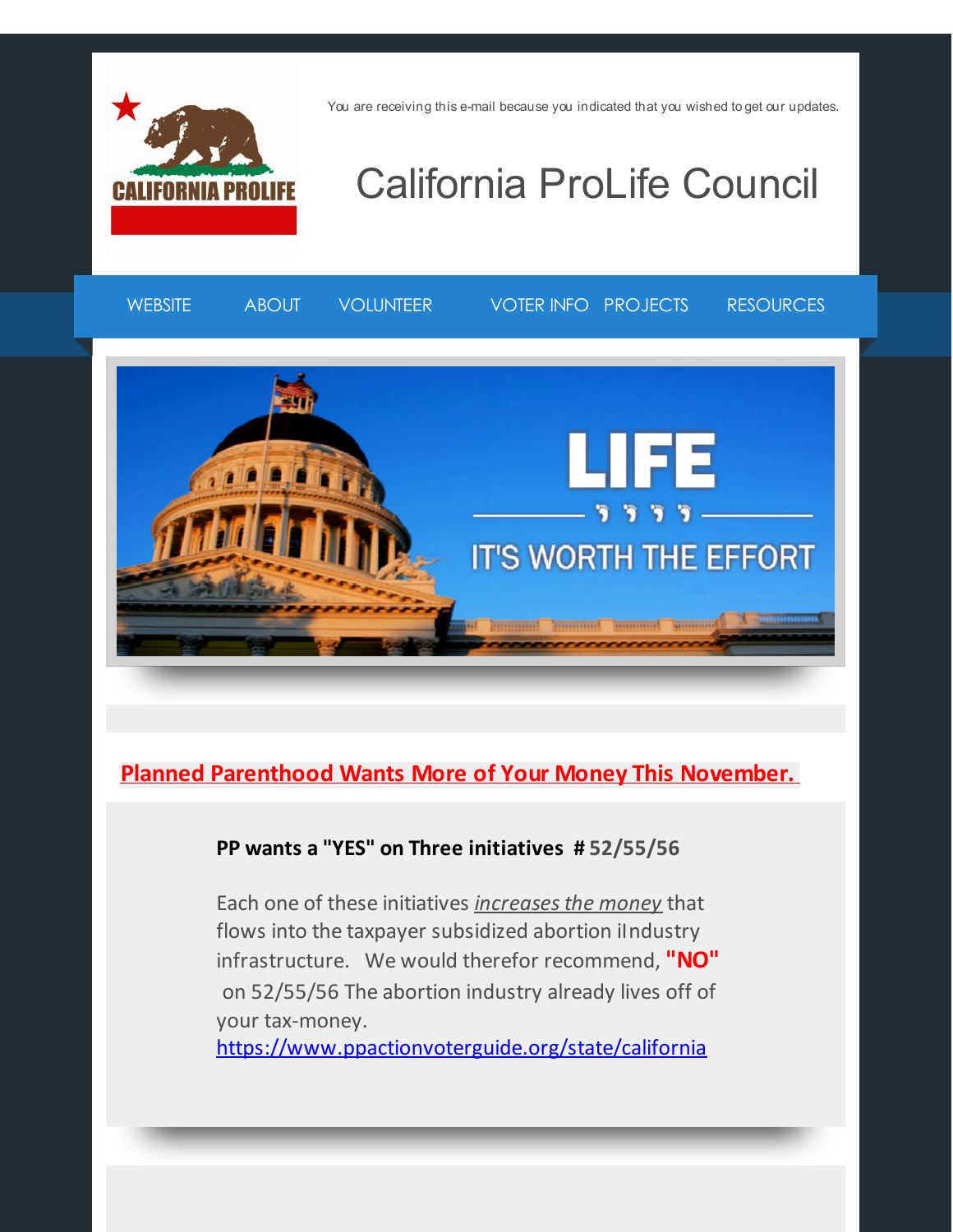

# **Vote Pro-life November 8** in California

**Early voting begins October 10** 



#### **Donald Trump & Mike Pence** for President & Vice President

#### For U.S. House of Representatives

- CD 1 Doug LaMalfa **CD 3 Eugene Cleek CD 4 Tom McClintock CD 8 Paul Cook CD 9 Tony Amador** CD 10 Jeff Denham CD 16 Johnny Tacherra
- CD 21 David Valadao **CD 22 Devin Nunes** CD 23 Kevin McCarthy **CD 25 Steve Knight CD 31 Paul Chabot** CD 36 Jeff Stone CD 39 Ed Royce
- **CD 42 Ken Calvert CD 45 Mimi Walters CD 48 Dana Rohrabacher** CD 49 Darrell Issa **CD 50 Duncan Hunter** CD 51 Juan Hidalgo **CD 52 Denise Gitsham**





Paid for by National Right to Life PAC. www.nrlpac.org Not authorized by any candidate or candidate's committee.

## **State Legislative Candidates**

Key

- NO Endorsed by Planned Parenthood
- YES Endorsed by California ProLife PAC
- NO Officially opposed by CPLC PAC for pro-abortion agitation
- I Incumbent

*State Assembly Candidates*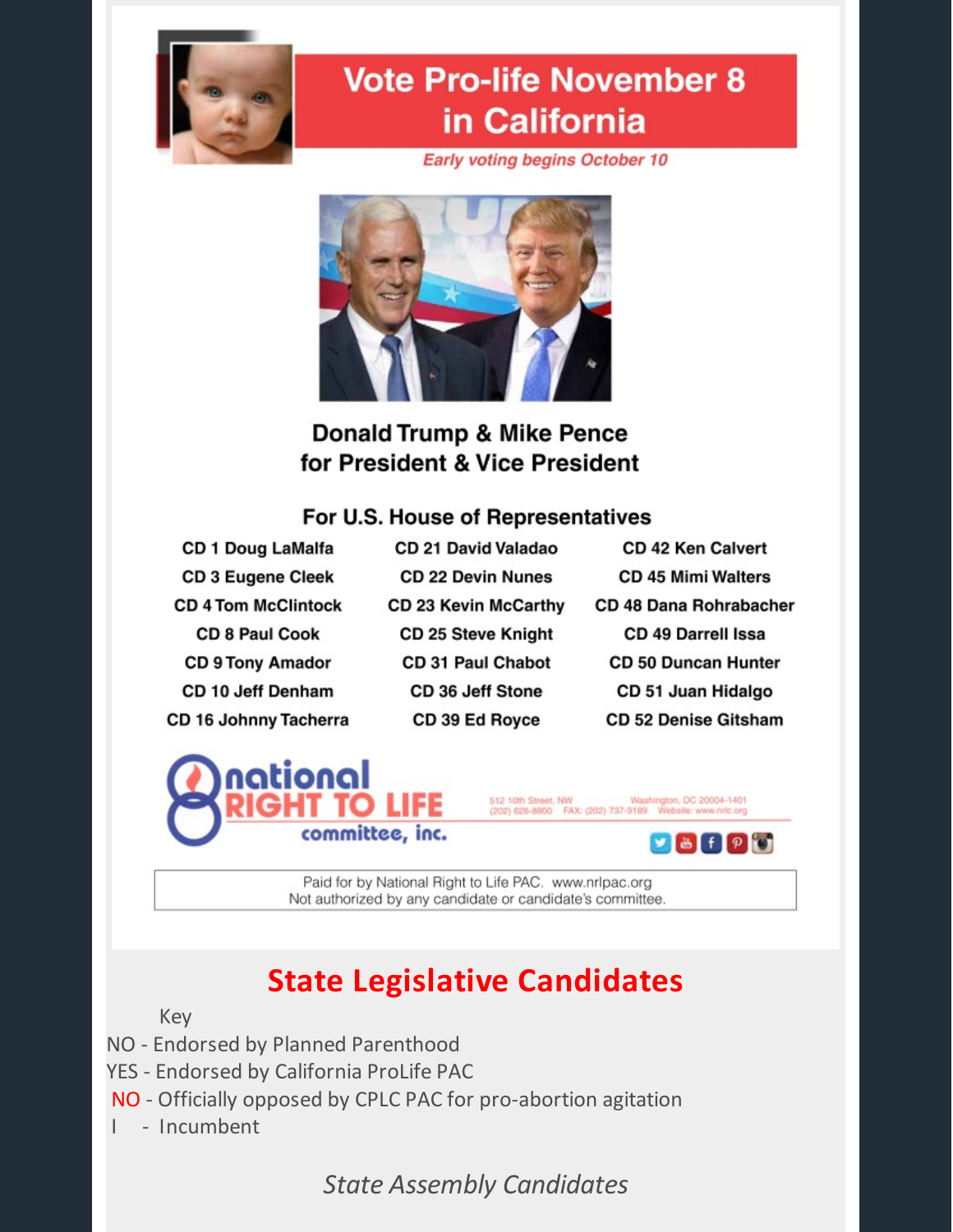| $\mathbf{1}$            | No candidate                                  | <b>Brian Dahle</b><br>$(I)$ YES     |
|-------------------------|-----------------------------------------------|-------------------------------------|
| $\overline{2}$          | Jim Wood (I) NO                               | No candidate                        |
| $\overline{\mathbf{3}}$ | <b>Edward Ritchie</b>                         | <b>James Gallaghe</b><br>$(I)$ YES  |
| $\overline{4}$          | <b>Cecilia Aguiar-Curry NO</b>                | <b>Charlie Schaup</b><br><b>YES</b> |
| 5                       | <b>Robert Carabas</b>                         | <b>Frank Bigelow</b><br>$(I)$ YES   |
| 6                       | <b>Brian Caples</b>                           | <b>Kevin Kiley</b><br><b>YES</b>    |
| 7                       | <b>Kevin McCarty (I)</b>                      | <b>Ryan Brown</b>                   |
| 8                       | <b>Ken Cooley (I)</b>                         | <b>Nick Bloise</b><br><b>YES</b>    |
| 9                       | <b>Jim Cooper (I)</b>                         | <b>Tim Gorsulowsk</b><br><b>YES</b> |
| 10                      | <b>Marc Levine (I) NO</b><br>Veronica Jacobi  | No candidate                        |
| 11                      | <b>Jim Frazier (I) NO</b>                     | <b>Dave Miller</b>                  |
|                         |                                               | <b>Heath Flora</b>                  |
| 12                      | No candidate                                  | <b>Ken Vogel YES</b>                |
| 13                      | <b>Susan Eggman (I) NO</b>                    | <b>Kevin J. Lincoln, II</b>         |
| 14                      | <b>Tim Grayson</b><br><b>Mae Torlakson NO</b> | No candidate                        |
| 15                      | <b>Tony Thurmond (I) NO</b>                   | <b>Claire Chiara</b>                |
| 16                      | <b>Cheryl Cook-Kallio NO</b>                  | <b>Catharine Bake</b><br>(I) NO     |
| 17                      | David Chiu (I) NO                             | <b>Matthew Del Ca</b>               |
| 18                      | <b>Rob Bonta (I) NO</b>                       | <b>Roseann Slonsky-Br</b>           |
| 19                      | Phil Ting (I) NO                              | <b>Carlos "Chuck" Ta</b>            |
| 20                      | <b>Bill Quirk (I)</b>                         | Luis A. Wong<br><b>YES</b>          |
| 21                      | <b>Adam Gray (I)</b>                          | <b>Greg Opinski</b>                 |
| 22                      | <b>Kevin Mullin (I)</b>                       | <b>Art Kiesel</b>                   |
|                         |                                               | <b>Gwen L. Morris</b>               |
| 23                      | No candidate                                  | <b>Jim Patterson</b><br>(I) YES     |
| 24                      | <b>Marc Berman</b>                            | No candidate                        |

*Brian Dahle (I) YES James Gallagher (I) YES Charlie Schaupp YES Frank Bigelow (I) YES Kevin Kiley YES 7 Kevin McCarty (I) Ryan Brown*  $2k$  *Bloise YES Tim Gorsulowsky YES No candidate 11 Jim Frazier (I) NO Dave Miller Heath Flora Ken Vogel YES 13 Susan Eggman (I) NO Kevin J. Lincoln, II YES No candidate 15 Tony Thurmond (I) NO Claire Chiara Catharine Baker (I) NO 17 David Chiu (I) NO Matthew Del Carlo 18 Rob Bonta (I) NO Roseann Slonsky-Breault 19 Phil Ting (I) NO Carlos "Chuck" Taylor* A. *Wong YES 21 Adam Gray (I) Greg Opinski 22 Kevin Mullin (I) Art Kiesel Gwen L. Morris Jim Patterson (I) YES*

*Donn Coenen (L) 2 Jim Wood (I) NO No candidate Ken Anton (L)*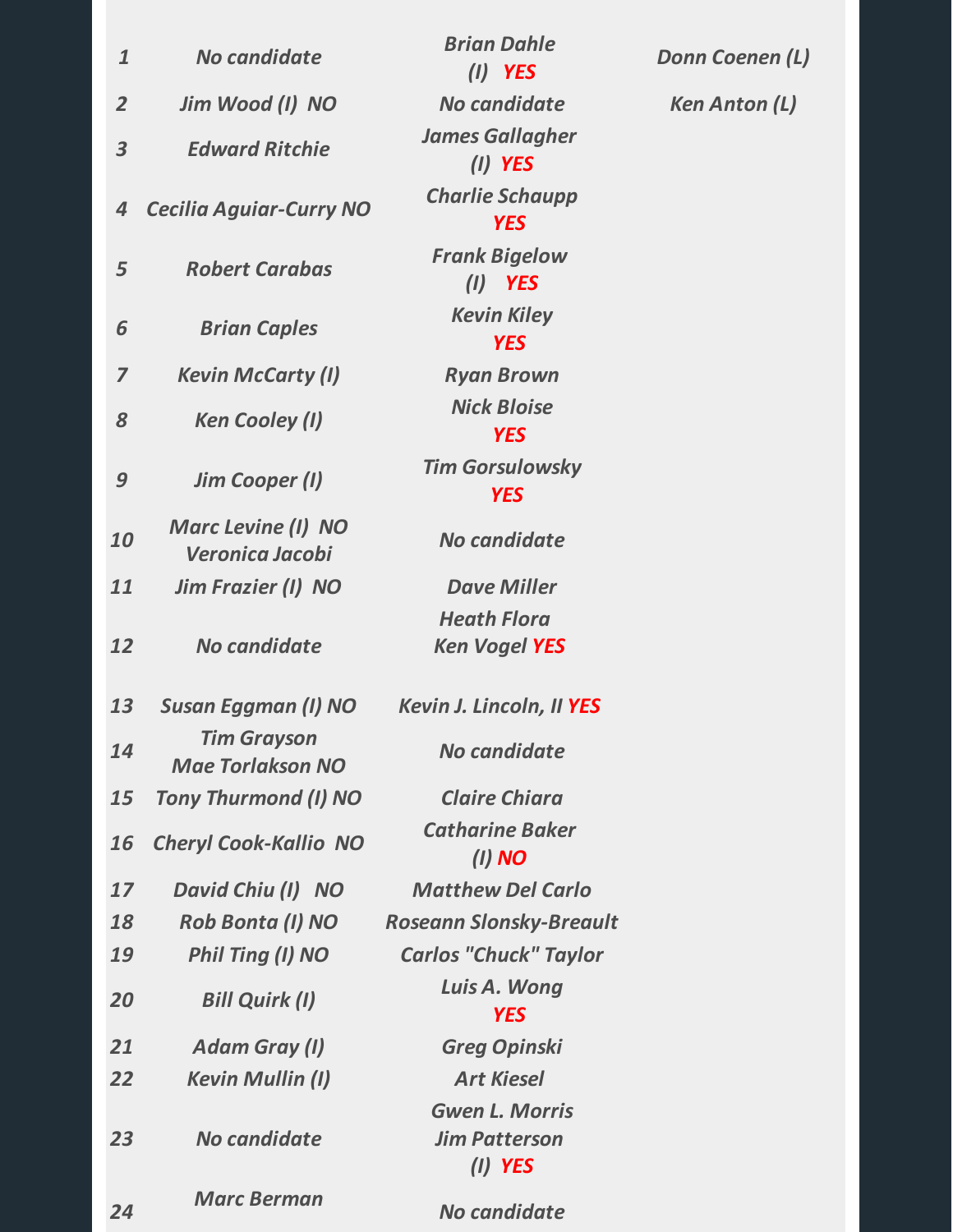| 25 | <b>Vicki Veenker</b><br>Kansen Chu (I)                 | <b>Bob Brunton</b>                     |                                              |
|----|--------------------------------------------------------|----------------------------------------|----------------------------------------------|
| 26 | <b>Ruben Macareno</b>                                  | <b>Devon Mathis</b><br>$(I)$ YES       |                                              |
| 27 | Ash Kalra NO<br><b>Madison Nguyen</b>                  | No candidate                           |                                              |
| 28 | Evan Low (I)                                           | <b>Nicholas Sclavos</b>                |                                              |
| 29 | <b>Mark Stone (I)</b>                                  | <b>Sierra Roberts</b>                  |                                              |
| 30 | <b>Anna Caballero</b><br><b>Karina Cervantez Alejo</b> | No candidate                           |                                              |
| 31 | Joaquin Arambula (I)                                   | <b>Clint Olivier</b><br><b>YES</b>     |                                              |
| 32 | <b>Rudy Salas (I)</b>                                  | <b>Manuel Ramirez</b><br><b>YES</b>    |                                              |
| 33 | <b>Scott Markovich</b>                                 | <b>Jay Obernolte</b><br>$(I)$ YES      |                                              |
| 34 | <b>Perrin Swanlund</b>                                 | <b>Vince Fong</b><br><b>YES</b>        |                                              |
| 35 | <b>Dawn Ortiz-Legg NO</b>                              | <b>Jordan Cunningham</b><br><b>YES</b> |                                              |
| 36 | <b>Steve Fox</b>                                       | <b>Tom Lackey</b><br>$(I)$ YES         |                                              |
| 37 | S. Monique Limón NO                                    | No candidate                           | <b>Edward</b><br><b>Fuller (Independent)</b> |
| 38 | <b>Christy Smith NO</b>                                | <b>Dante Acosta</b><br><b>YES</b>      |                                              |
| 39 | <b>Raul Bocanegra NO</b><br>Patty Lopez (I)            | No candidate                           |                                              |
| 40 | <b>Abigail Medina NO</b>                               | <b>Marc Steinorth</b><br>$(I)$ YES     |                                              |
| 41 | Chris Holden (I) NO                                    | <b>Casey C. Higgins</b>                |                                              |
| 42 | <b>Greg Rodriguez NO</b>                               | <b>Chad Mayes</b><br>$(I)$ YES         |                                              |
| 43 | Laura Friedman NO<br><b>Ardy Kassakhian</b>            | No candidate                           |                                              |
| 44 | Jacqui Irwin (I) NO                                    | <b>Kerry J. Nelson</b>                 |                                              |
| 45 | <b>Matt Dababneh (I) NO</b>                            | <b>Jerry Kowal</b><br><b>YES</b>       |                                              |
| 46 | <b>Adrin Nazarian (I) NO</b><br><b>Angela Rupert</b>   | No candidate                           |                                              |
|    | <b>Cheryl Brown (I)</b>                                |                                        |                                              |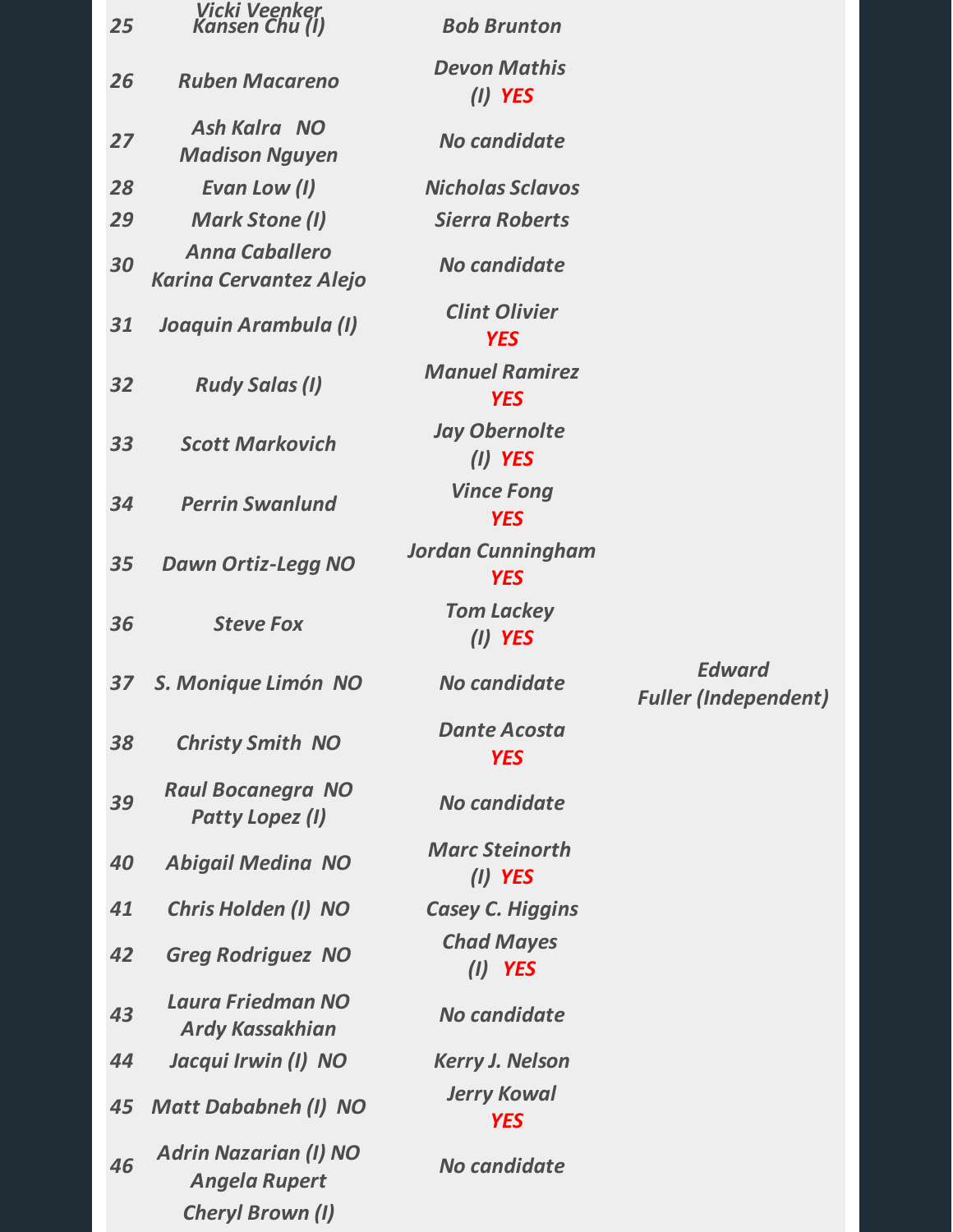| 47 | <b>Eloise Reyes NO</b>                                 | No candidate                               |                          |
|----|--------------------------------------------------------|--------------------------------------------|--------------------------|
| 48 | <b>Blanca Rubio</b>                                    | <b>Cory Ellenson</b><br><b>YES</b>         |                          |
| 49 | <b>Edwin Chau (I) NO</b>                               | <b>Peter Amundson</b>                      |                          |
| 50 | <b>Richard Bloom (I) NO</b>                            | <b>Matthew Gene Craffey</b>                |                          |
| 51 | Jimmy Gomez (I) NO                                     | No candidate                               | <b>Mike Everling (L)</b> |
|    | 52 Freddie Rodriguez (I) NO<br><b>Paul Avila</b>       | No candidate                               |                          |
| 53 | <b>Sandra Mendoza</b><br><b>Miguel Santiago (I) NO</b> | No candidate                               |                          |
| 54 | <b>Sebastian Ridley-</b><br>Thomas (I) NO              | <b>Glen Ratcliff</b>                       |                          |
| 55 | <b>Gregg D. Fritchle</b>                               | <b>Phillip Chen</b>                        |                          |
| 56 | <b>Eduardo Garcia (I) NO</b>                           | No candidate                               |                          |
| 57 | <b>Ian Charles Calderon (I)</b><br><b>NO</b>           | <b>Rita Topalian</b>                       |                          |
| 58 | Cristina Garcia (I) NO                                 | <b>Ramiro Alvarado</b>                     |                          |
| 59 | <b>Reginald Jones-</b><br>Sawyer (I) NO                | No candidate                               |                          |
| 60 | <b>Sabrina Cervantes NO</b>                            | <b>Eric Linder</b><br>$(I)$ YES            |                          |
| 61 | Jose Medina (I) NO                                     | <b>Hector Diaz</b>                         |                          |
| 62 | <b>Autumn Burke (I) NO</b>                             | <b>Marco Leal</b>                          | <b>Baron Bruno</b>       |
|    | 63 Anthony Rendon (I) NO                               | <b>Adam Miller</b>                         |                          |
| 64 | Mike Gipson (I) NO                                     | <b>Theresa Sanford</b>                     |                          |
| 65 | <b>Sharon Quirk-Silva NO</b>                           | Young Kim (I)                              |                          |
| 66 | Al Muratsuchi NO                                       | David Hadley (I)                           |                          |
| 67 | <b>Jorge Lopez</b>                                     | <b>Melissa Melendez</b><br>$(I)$ YES       |                          |
| 68 | Sean Jay Panahi NO                                     | <b>Steven S. Choi</b>                      |                          |
| 69 | Tom Daly (I) NO                                        | <b>Ofelia Velarde-Garcia</b><br><b>YES</b> |                          |
|    | 70 Patrick O'Donnell (I) NO                            | <b>Martha Flores-Gibson</b>                |                          |
| 71 | No candidate                                           | Leo Hamel / Randy<br>Voepel<br><b>YES</b>  |                          |
| 72 | <b>Lenore Albert-Sheridan</b>                          | <b>Travis Allen (I)</b>                    |                          |
| 73 | <b>Mesbah Islam</b>                                    | <b>William Brough</b><br>$(I)$ YES         |                          |
|    |                                                        | <b>Matthew Harper</b>                      |                          |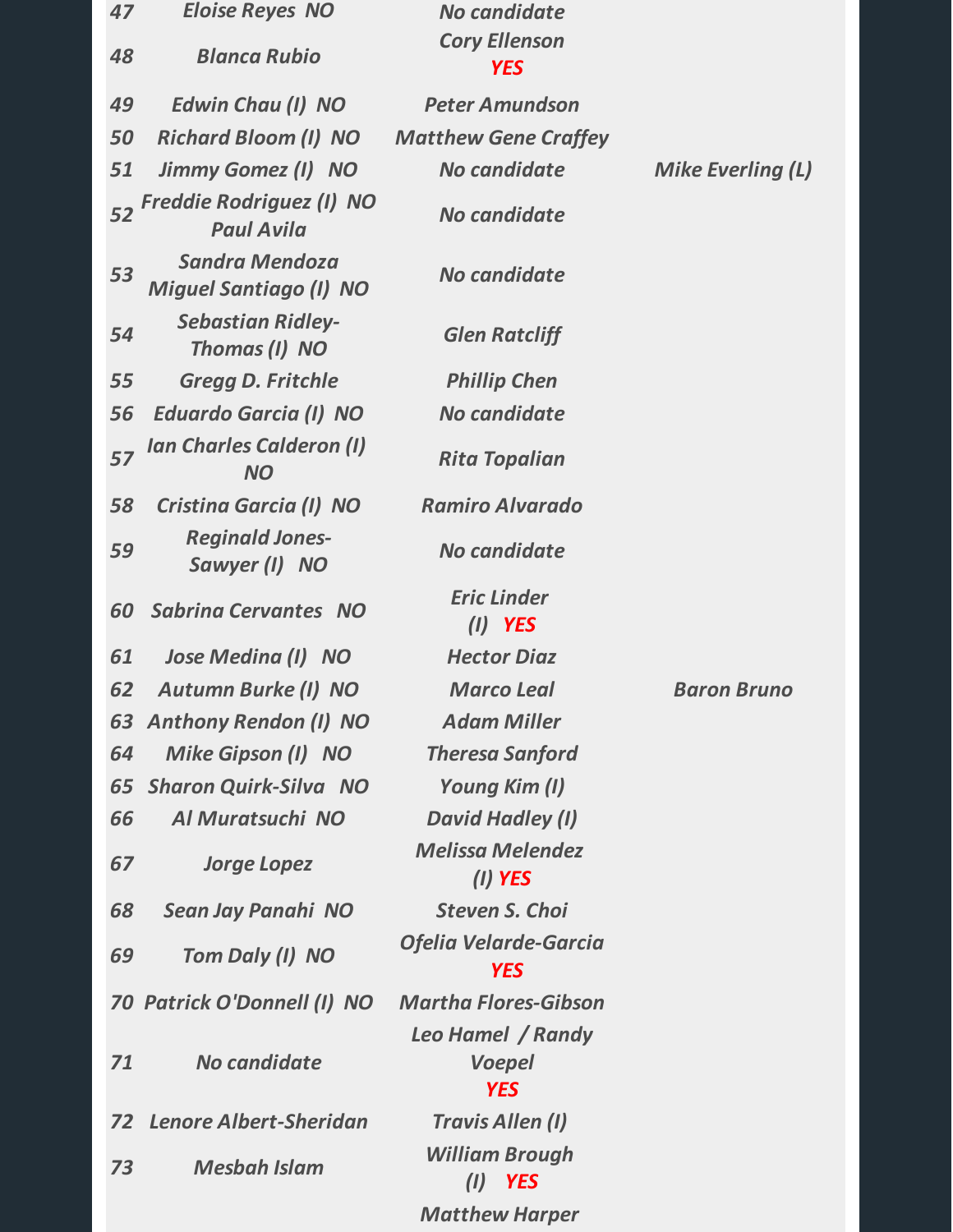| 74 | <b>Karina Onofre</b>        | YES                                            |  |
|----|-----------------------------|------------------------------------------------|--|
| 75 | <b>Andrew Masiel Sr.</b>    | <b>Marie Waldron</b><br><b>YES</b><br>(1)      |  |
| 76 | No candidate                | <b>Rocky Chavez (I)Thomas</b><br><b>Krouse</b> |  |
| 77 | <b>Melinda K. Vasquez</b>   | <b>Brian Maienschein</b><br>$(I)$ NO           |  |
| 78 | <b>Todd Gloria NO</b>       | <b>Kevin D. Melton</b>                         |  |
| 79 | <b>Shirley Weber (I) NO</b> | <b>John Moore</b>                              |  |
|    | 80 Lorena Gonzalez (I) NO   | <b>Lincoln Pickard YES</b>                     |  |

### *California State Senate*

| $\mathbf{1}$            | <b>Rob Rowen</b>                                       | <b>Ted Gaines</b><br>(I) YES                          |
|-------------------------|--------------------------------------------------------|-------------------------------------------------------|
| $\overline{\mathbf{3}}$ | <b>Bill Dodd</b><br>Mariko Yamada                      | No candidate                                          |
| 5                       | <b>Cathleen Galgiani (I)</b>                           | Alan Nakanishi<br><b>YES</b>                          |
| $\overline{z}$          | <b>Steve Glazer (I) NO</b>                             | <b>Joseph Alexander</b><br><b>Rubay</b><br><b>YES</b> |
| 9                       | <b>Nancy Skinner NO</b><br><b>Sandre Swanson</b>       | No candidate                                          |
| 11                      | <b>Jane Kim</b><br><b>Scott Wiener</b>                 | No candidate                                          |
| 13                      | <b>Gerald Hill (I) NO</b>                              | <b>Rick Ciardella</b>                                 |
| 15                      | <b>James Beall Jr. (I) NO</b><br><b>Nora Campos NO</b> | No candidate                                          |
| 17                      | <b>Bill Monning (I) NO</b>                             | <b>Palmer Kain</b>                                    |
| 19                      | Hannah-Beth Jackson (I)<br><b>NO</b>                   | <b>Colin Patrick Walch</b>                            |
| 21                      | <b>Johnathon Ervin</b>                                 | <b>Scott Wilk</b><br><b>YES</b>                       |
| 23                      | <b>Ronald J. O'Donnell</b>                             | <b>Mike Morrell</b><br>$(I)$ YES                      |
| 25                      | <b>Anthony Portantino, Jr.</b><br><b>NO</b>            | <b>Michael Antonovich</b><br><b>YES</b>               |
| 27                      | <b>Henry Stern NO</b>                                  | <b>Steve Fazio</b>                                    |